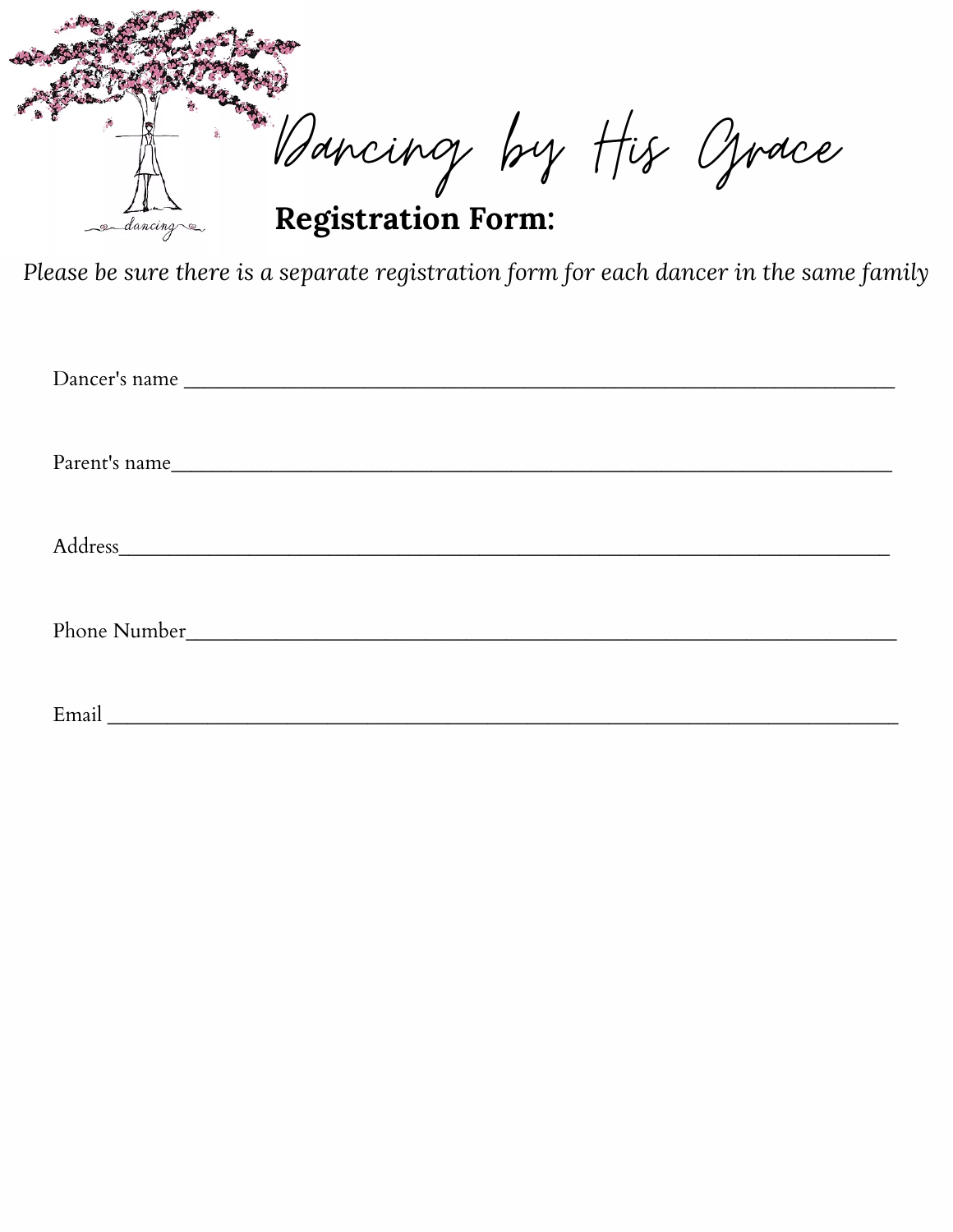Dancing by His Grace **Summer 2022 Programming:**

*Please check all camps that you wish to register your dancers for:*

## **FAMILY NAME:**\_\_\_\_\_\_\_\_\_\_\_\_\_\_\_\_\_\_\_\_\_\_\_\_\_\_\_\_\_\_\_\_\_\_\_\_\_\_\_\_\_\_\_\_\_\_\_\_\_\_\_\_\_\_\_\_\_\_\_\_\_\_\_

| <b>Please Check Appropriate Program</b>                                                                           | <u>Amount x Number of Dancers</u>            |
|-------------------------------------------------------------------------------------------------------------------|----------------------------------------------|
| Fairies of Ballet - June 27, 2022 - July 1, 2022                                                                  |                                              |
| $\_\_\_\$ Beginner: 12pm - 1pm                                                                                    | $60.00 x$ <sub>x</sub>                       |
| __ Intermediate/Advanced: 1pm - 3pm                                                                               |                                              |
| Royal Dancers - July 11, 2022 - July 15, 2022                                                                     |                                              |
| $\_\_\_\$ Beginner: 12pm - 1pm                                                                                    | $60.00 x$ <sub>x</sub>                       |
| __ Intermediate/Advanced: 1pm - 3pm                                                                               | $$90.00 \text{ x}$                           |
| A Garden of Ballet - July 25, 2022 - July 29, 2022<br>Beginner: 12pm - 1pm<br>__ Intermediate/Advanced: 1pm - 3pm | $60.00 x$ <sub>x</sub><br>$$90.00 \text{ x}$ |
| Technique Week: Footwork and Strength (Int/Adv)<br>$\frac{1}{2}$ July 5th - 8th from 1pm - 3pm                    | $$150.00 \text{ x}$                          |
| Technique Week: Petit Allegro (Int/Adv)<br>$\frac{1}{2}$ July 18th - 22nd from 1pm - 3pm                          | $$150.00 \text{ x }$                         |
| Technique Week: Turns and Jumps (Int/Adv)<br>$\frac{1}{2}$ August 1st - 5th from 1pm - 3pm                        | $$150.00 \text{ x }$                         |
| Discount for each additional child                                                                                | 10% ________ Total                           |

Total Due: \$\_\_\_\_\_\_\_\_\_

livingbhg@dancingbyhisgrace.com / PO Box 8, Fort Valley, VA 22652 / 540-955-7711